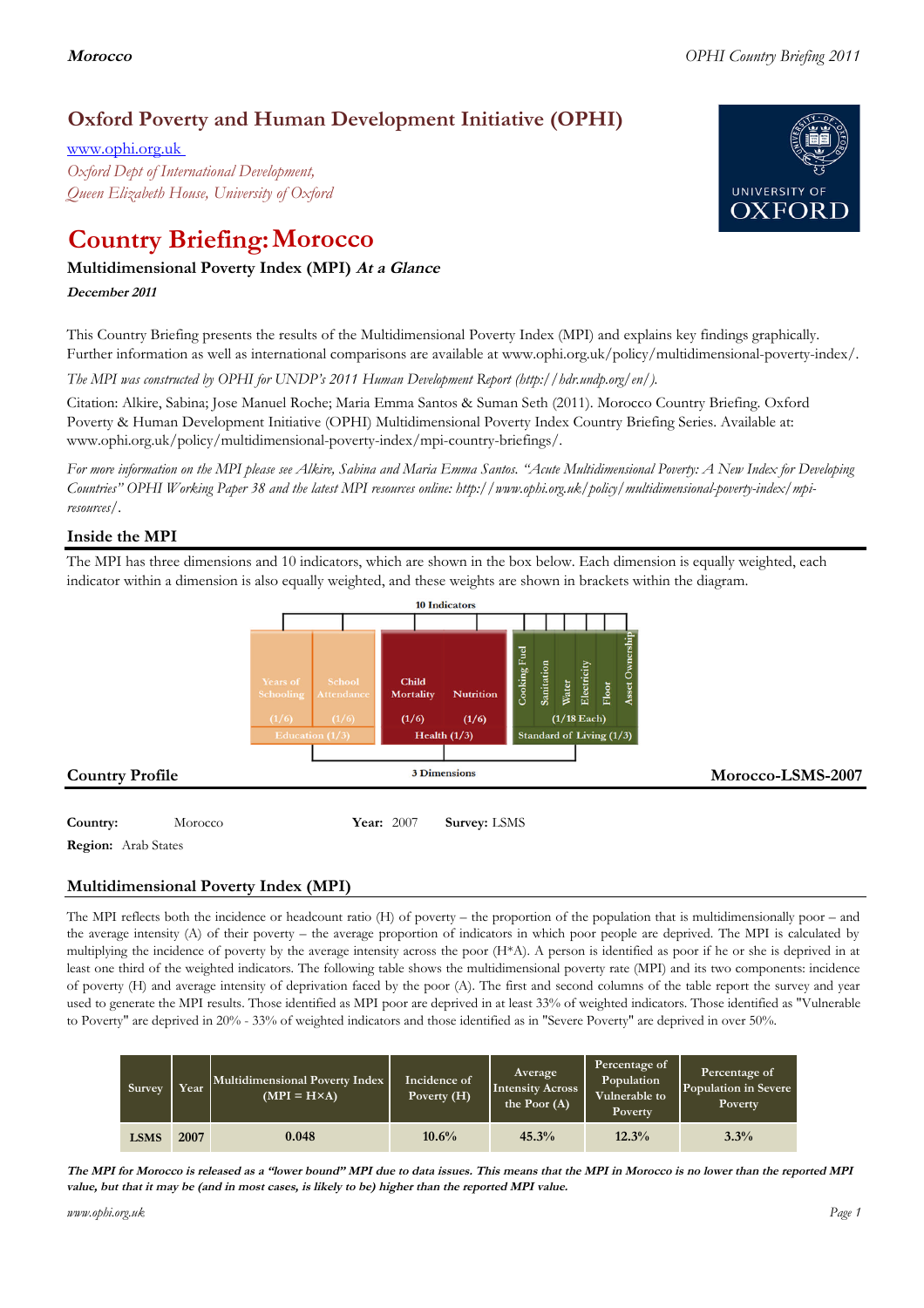### **Comparing the MPI with Other Poverty Measures**

Column chart A compares the poverty rate using the MPI with three other commonly used poverty measures. The height of the first column denotes the percentage of people who are MPI poor (also called the incidence or headcount ratio). The second and third columns denote the percentages of people who are poor according to the \$1.25 a day income poverty line and \$2.00 a day line, respectively. The final column denotes the percentage of people who are poor according to the national income poverty line. The table on the right-hand side reports various descriptive statistics for the country. The statistics shaded in khaki/olive are taken from the year closest to the year of the survey used to calculate the MPI. The year is provided below each column in chart A.



|                 |                         | Summary                                                                                                                                                    |          |  |  |
|-----------------|-------------------------|------------------------------------------------------------------------------------------------------------------------------------------------------------|----------|--|--|
| erty Measures   |                         | 0.048<br>Multidimensional Poverty Index                                                                                                                    |          |  |  |
|                 |                         | Percentage of MPI Poor (H)                                                                                                                                 | 10.6%    |  |  |
| 14.0%           |                         | Average Intensity of Deprivation (A)                                                                                                                       | 45.3%    |  |  |
|                 | $9.0\%$                 | Percentage of Income Poor (\$1.25 a day) <sup><math>\ddagger</math></sup>                                                                                  | $2.5\%$  |  |  |
|                 |                         | Percentage of Income Poor (\$2.00 a day) <sup><math>\bar{x}</math></sup>                                                                                   | $14.0\%$ |  |  |
|                 |                         | Percentage of Poor (National Poverty Line) <sup>#</sup>                                                                                                    | $9.0\%$  |  |  |
|                 |                         | Human Development Index 2011*                                                                                                                              | 0.582    |  |  |
| US\$2 a day     | <b>National Poverty</b> | $HDI$ rank*                                                                                                                                                | 130      |  |  |
| 2007            | Line<br>2007            | $HDI category*$                                                                                                                                            | Medium   |  |  |
| <b>⁄Ieasure</b> |                         | $\pm$ The World Bank (2011). "World Development Indicators." Washington, DC.<br>* UNDP (2011). "Human Development Report", Statistical Table 1 . New York. |          |  |  |

te: For population figures and numbers of MPI poor people, consult the tables on OPHI's te: http://www.ophi.org.uk/policy/multidimensional-poverty-index/

### **Comparing the MPI with Other Poverty Measures**

Column chart B shows the percentage of people who are MPI poor (also called the incidence or headcount) in the 109 developing countries analysed. The column denoting this country is dark, with other countries shown in light grey. The dark dots denote the percentage of people who are income poor according to the \$1.25 a day poverty line in each country. The graph above tells you the year this data comes from. Dots are only shown where the income data available is within three years of the MPI survey year.



**B. Headcounts of MPI Poor and \$1.25/day Poor**



 $\bullet$  Percentage of Income Poor (living on less than \$1.25 a day)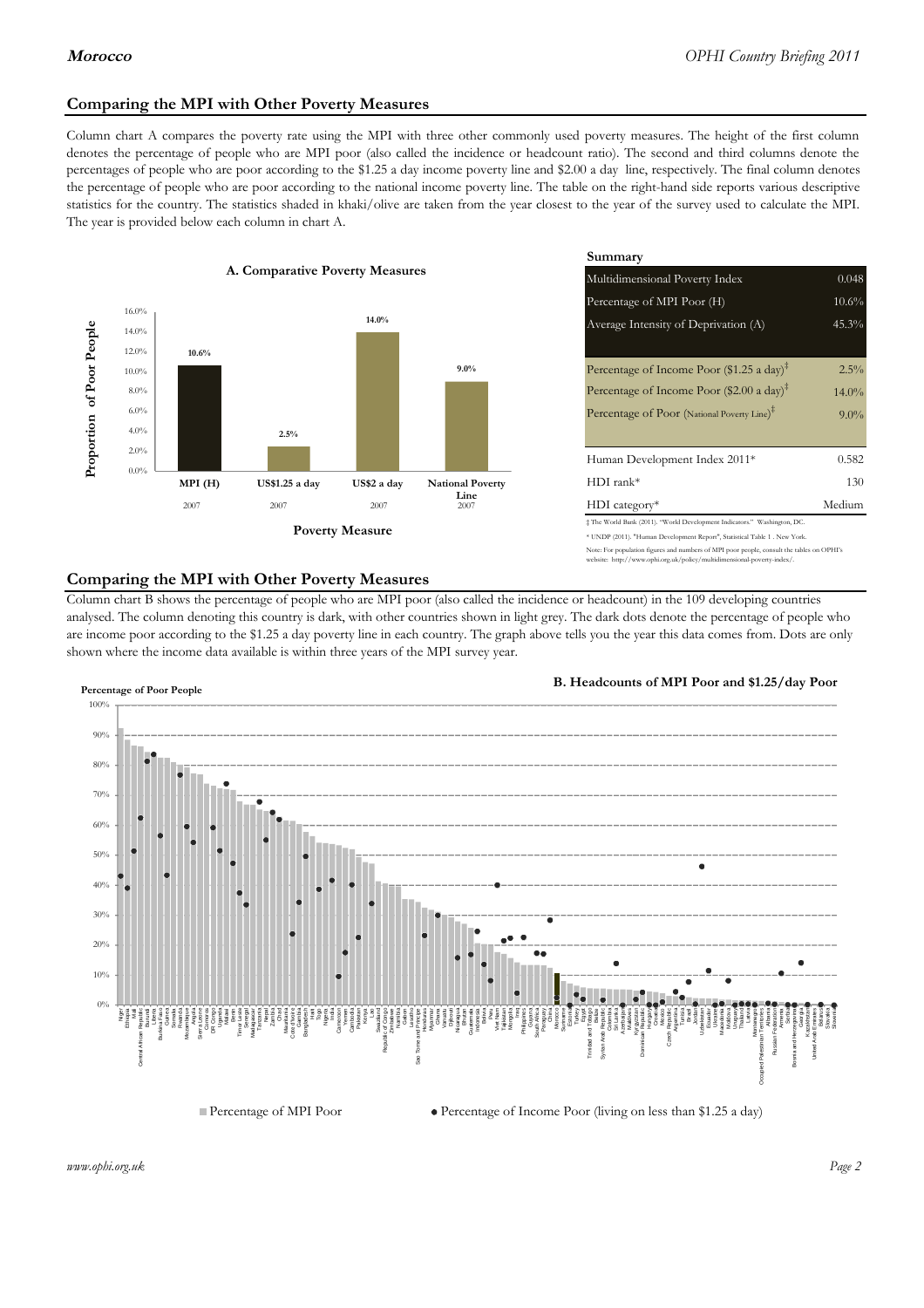### **Incidence of Deprivation in Each of the MPI Indicators**

The MPI uses 10 indicators to measure poverty in three dimensions: education, health and living standards. The bar chart to the left reports the proportion of the population that is poor and deprived in each indicator. We do not include the deprivation of non-poor people. The spider diagram to the right compares the proportions of the population that are poor and deprived across different indicators. At the same time it compares the performance of rural areas and urban areas with that of the national aggregate. Patterns of deprivation may differ in rural and urban areas.



### **Composition of the MPI**

The MPI can be broken down to see directly how much each indicator contributes to multidimensional poverty. The following figure shows the composition of the MPI using a pie chart. Each piece of the pie represents the percentage contribution of each indicator to the overall MPI of the country. The larger the slice of the pie chart, the bigger the weighted contribution of the indicator to overall poverty.